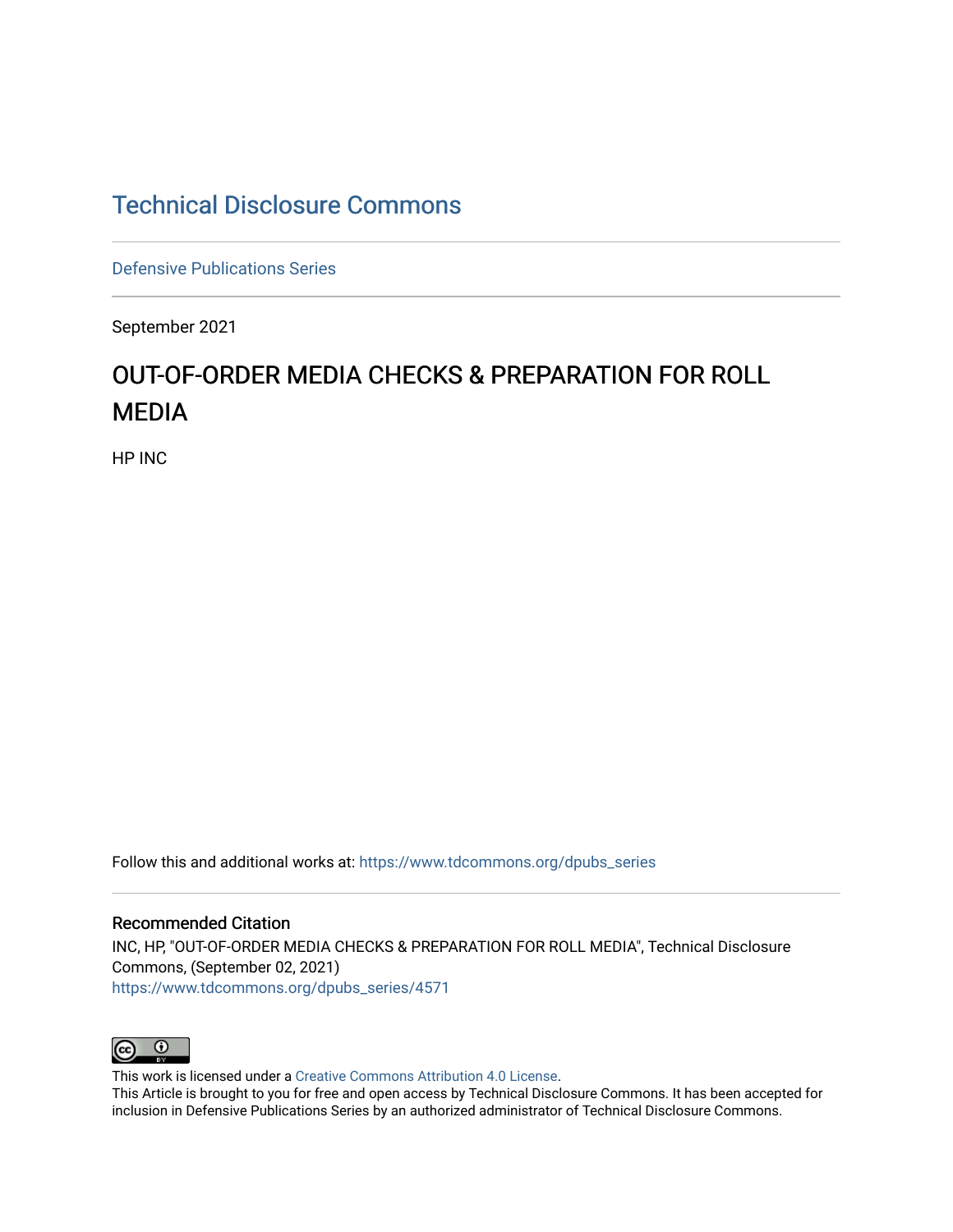# **Out-of-Order Media Checks & Preparation for Roll Media**

In 2013, entry level printers, based on a brand-new Entry Level print-engine platform, were launched that is >33% smaller and more cost effective than the immediate predecessor. This was followed by higher price points, in certain models.

8 years later, one clear mandate was to push the absolute limits of performance for the successors. In the area of productivity throughput to match the far more expensive and more capable platforms from other vendors in the same price points. In short: minimally crossing the 100 A1 pages / hour mark (the Century barrier).



1.1: normally, edge sensing happens just before printing starts. Roll media would already be cut by then

1.2: however, we could sense during cutting, removing 1 (set) of sensing motion prior to printing. It happens, both motions share the same ideal carriage speed of operation, and must pass the media edge to complete...



Figure 1: Edge Sensing; vs Edge Sensing & Cutting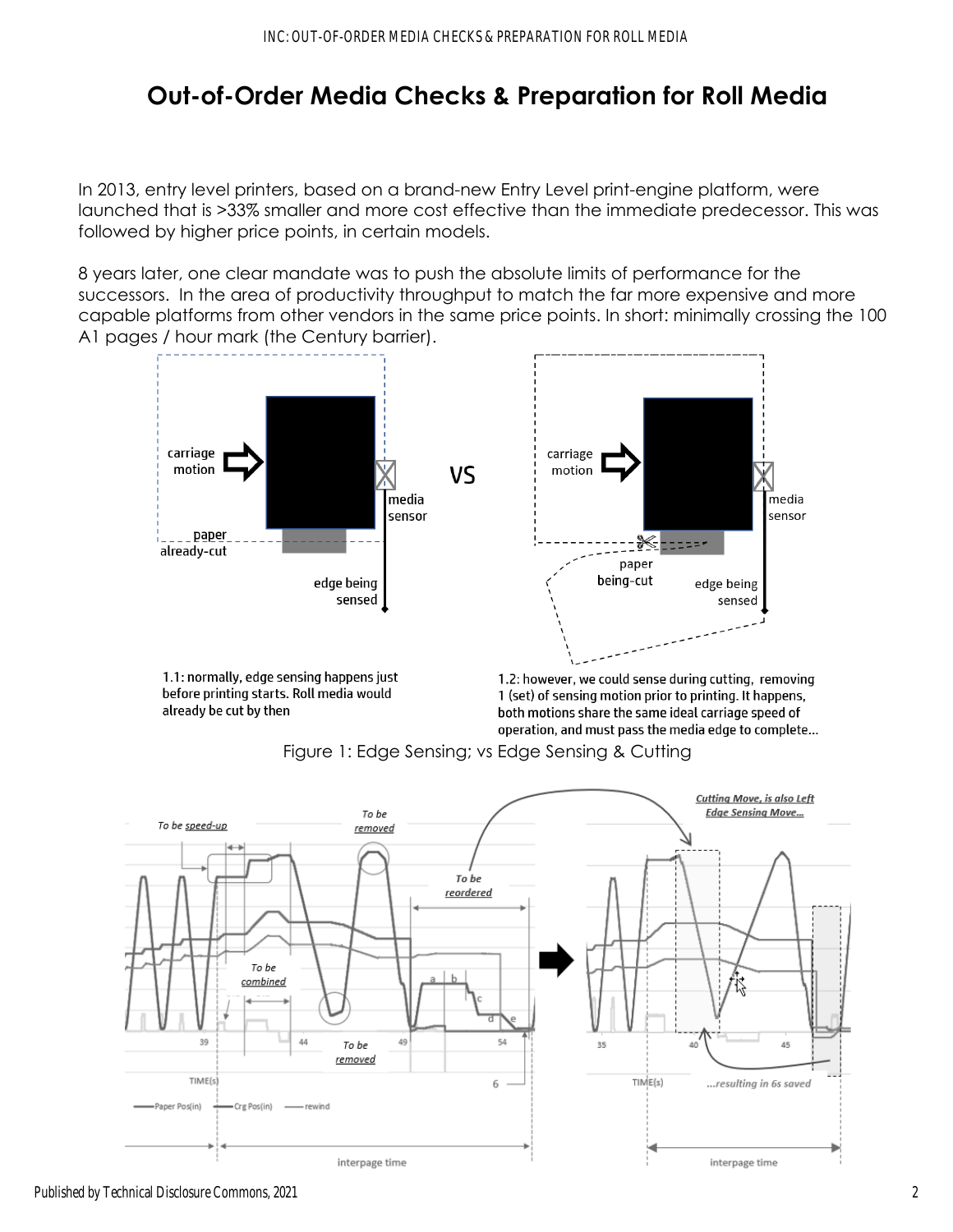Figure 2: Diagram of Non-Printing actions (focused on Carriage) re-ordered and/or reduced To this end, it was found that, with deeper understanding of roll sheet behavior during the printing and cutting process, it was possible to reorder execution of key non-printing actions. The key learning was, that it was possibly to not just re-order the Left Edge Sensing action to coincide with Cutting (see how this is safe, in Figure 3), but also do it with significant direct and indirect benefits.



Figure 3: Diagram showing how re-sensing Left Edge on Roll-Media does not need to be in-order

- 1. Re-ordering Edge Sensing during cutting allows us to save 6 full seconds vs Design T730/T830 giving an equivalent of 13 A1 pages / hour on its own.
- 2. Optimal plain paper cutting and sensing speeds coincide in the target platform.
- 3. Sensing during cutting is optimal from a paper shape aspect, for better sense repeatability.
- 4. Additional redundancy is built-in, by allowing 2 additional chances for edge sensing in case of happy-path failures. See next diagram to see flow sequence.

Figure 4: Flowchart comparing In-order and out-of-order print



Designjet Entry Level **Current Print Sequence** 

Next Gen Entry Level **Print Sequence**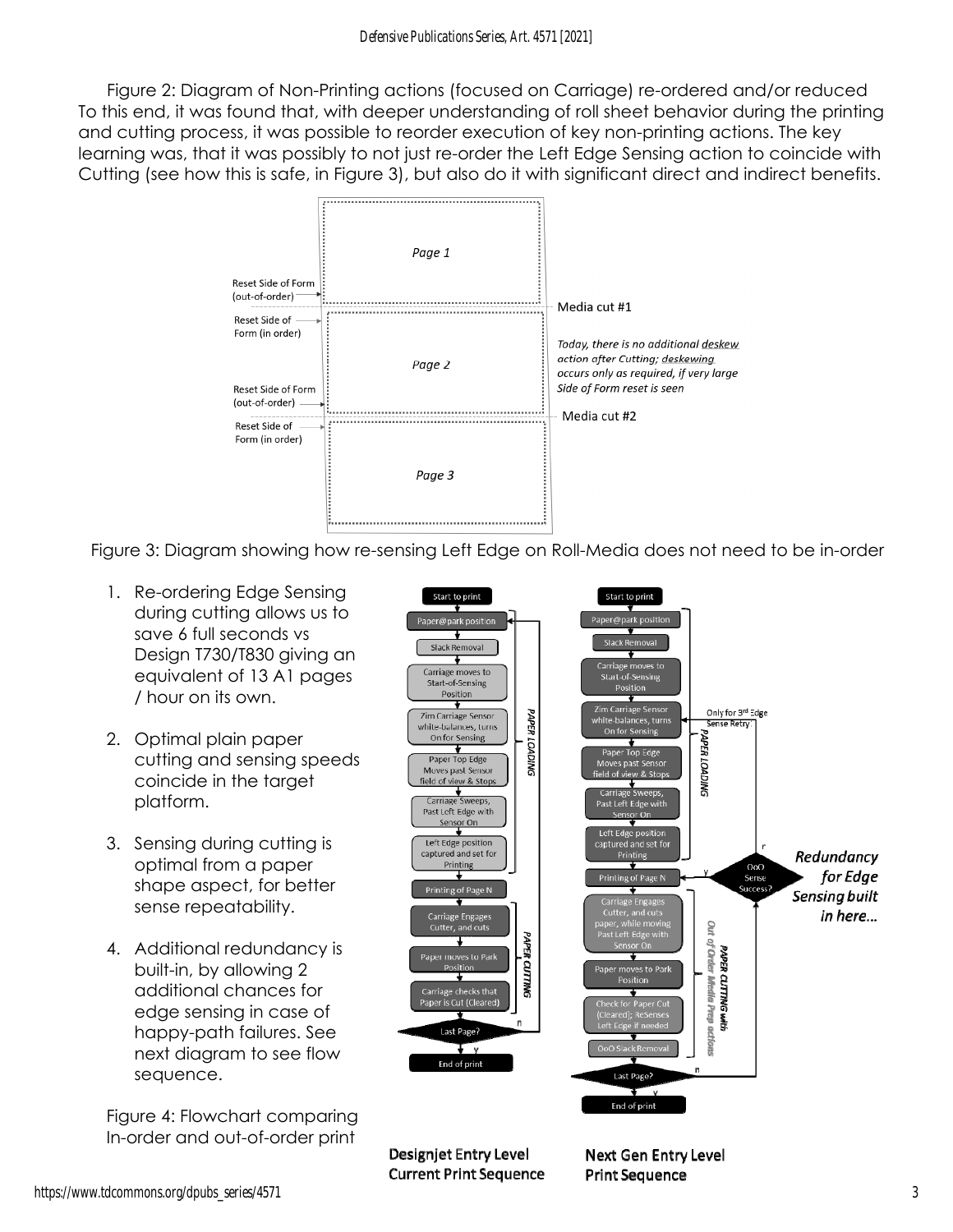#### INC: OUT-OF-ORDER MEDIA CHECKS & PREPARATION FOR ROLL MEDIA

sequence; with redundancies to sensing